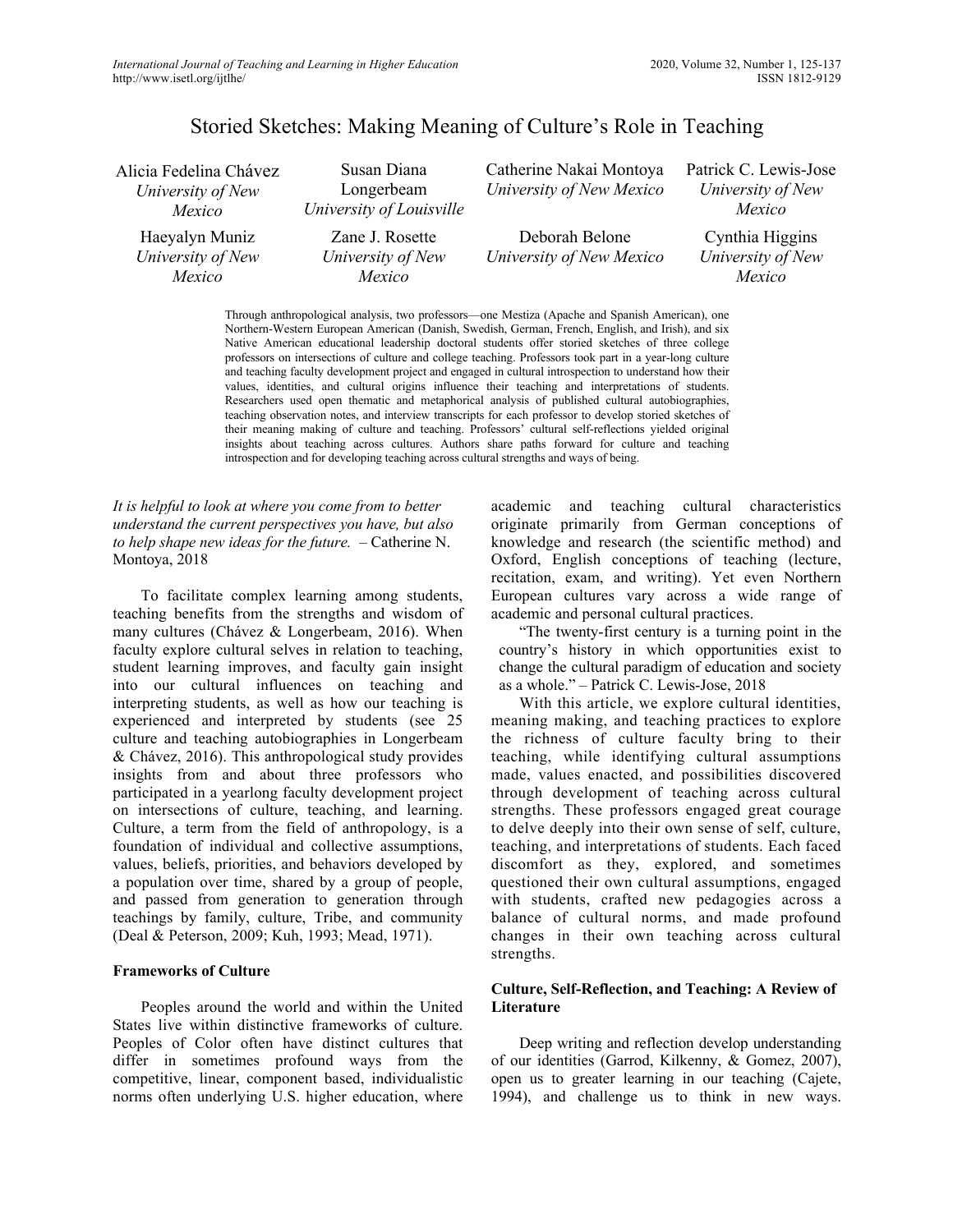Reflection upon ourselves transforms our teaching through the introspective process (Shim, 2018).

The ability to self-reflect, to grow as a person is an important skill we can all utilize. Working within our Indigenous communities we are constantly reflecting on our ability to serve our students and communities more effectively. What worked in our communities might not work in our current community, so it is imperative that we always take the time to reflect on our practice to better ourselves and the opportunities or experiences we provide others. – Zane J. Rosette (2018)

Reflecting upon our early cultural learning and how we were taught to learn provides insight into assumptions we make and implicit biases we hold about student learners and their learning (Longerbeam & Chávez, 2016). Uncovering our early and sometimes implicit messages about learning yields a trove of insight into our teaching, into the reasons why we teach the way we do, and into what lies underneath our interpretations of students. Teaching is profoundly influenced by our own cultures of origin and yet for most takes deep introspection to understand (Chávez & Longerbeam, 2016). Reflection is a powerful tool for uncovering cultural influences in ourselves and within academic systems and practices, as well as for naming experiences with oppression and access to power (Grande, 2004; Ibarra, 2001; Longerbeam, 2016; Mihesuah & Wilson, 2004; Toyosaki, 2014). Also, reflection is useful for recognizing and acknowledging privileges, especially when access to privilege is difficult to name (Garrod et al., 2007; Longerbeam, 2016). Reflection on social identities such as culture—especially those related to power, privilege, and oppression— positions us for a deeper understanding of students (Toyosaki, 2014). Reflection yields insight into how students experience us as teachers and increases our ability to understand students' lived experiences (Flores Carmona & Luschen, 2014) as learners:

In moments of grace I sometimes step outside myself and watch my cultural performance from afar. How do students experience me?—especially those from cultures other than my own? Is my teaching meeting their learning? I am embarrassed to not-know. Few critical mirrors are offered, only normalized ones. My culture is dominant in the academy. Words, gestures, pedagogies—I am amazed to not-know how I am perceived culturally -- how I move into the world, speak, act out culture. Occasionally the not-know is eased—I am offered the gift of cultural knowing; so I seek it out, because the not-knowing diminishes learning. And student learning is my heart. – Susan D. Longerbeam

Many faculty ask students to reflect as a part of course requirements, advising sessions, and class sessions. Yet exceptional teachers ask of students only what we are willing to ask of ourselves (Rendón, 2009; Tisdell, 2003). When we commit to both reflexive practice and engagement with students, we may find courage to reflect deeply upon ourselves (Shim, 2018).

I met myself in a wood -- startled by who I really was, greeting myself with all my bumps and bruises, all my idiosyncrasies, all my strengths, all my fears. I found joy and discomfort, sometimes simultaneously, as I journeyed into knowing and becoming my authentic self as a teacher. I looked into the mirror of my cultural self and there found marvelous possibility in the cultural selves of students. – Alicia Fedelina Chávez

There is little to be found in existing literature on how culture influences teaching or ways that teachers' cultures of origin influence their teaching overall, choices and use of pedagogies, or interpretations about students. Most existing identity and college teaching literature is focused on race, oppressive teaching behaviors toward specific populations such as microaggressions, methods to develop identity tolerance among students, and retention of ethnic populations of students in college classrooms. There is sparse existing literature specifically on how culture influences college teaching (Longerbeam & Chávez, 2016). However, some extant research focuses on college student learning (Chávez, Ke, and Hererra, 2012; Chávez & Longerbeam, 2016; Rendón, 2009), communication across cultures in the classroom (Toyosaki, 2013), silence in the classroom across cultures (Covarrubias & Windchief, 2009), and more generally on adult learning (Tisdell, 2003), higher education (Ibarra, 2001), and scholarly reflexivity across cultures (Tomaselli, Dyll, & Francis, 2008). One promising trend is a new area of study, focused on higher education within the Society for Applied Anthropology, which has been developing over the last few years. However, most of the focus is on areas other than college teaching such as cultural aspects of policy and structural systems. This study is meant to contribute a deep glimpse into meaning made by three professors about intersections of their own cultures of origin with their teaching.

## **The Culture and Teaching Faculty Development Project**

Thirty-seven faculty—19 from Northern Arizona University with an enrollment at that time of over 30% students of color, and 18 from the University of New Mexico with an enrollment of over 62% students of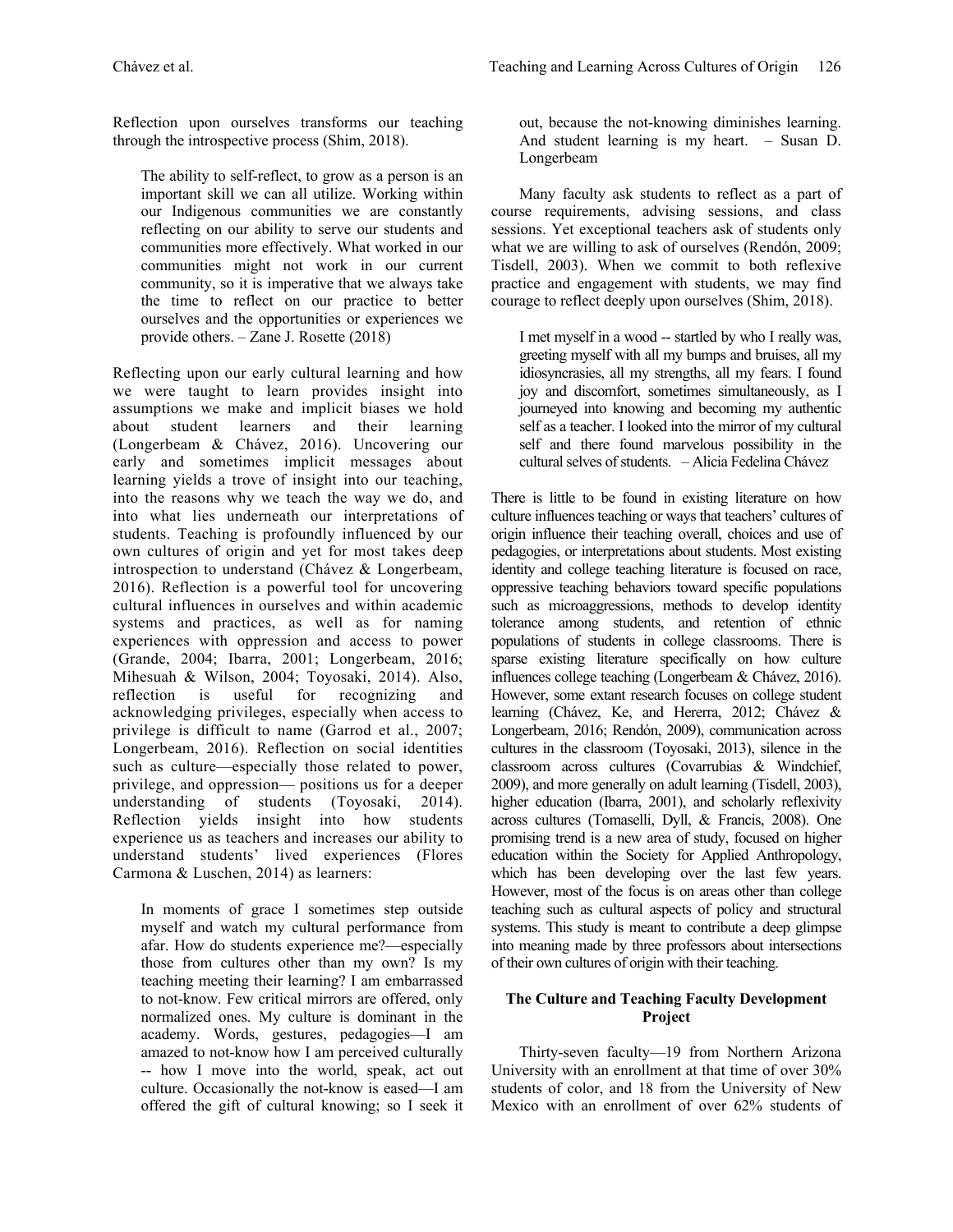color—participated in a yearlong project to develop their teaching across cultures. These faculty engaged in cultural introspection to understand how their cultural values, assumptions, behaviors, and beliefs influence teaching practice and interpretations of students. Culture and teaching activities with participating faculty included a two-day retreat, readings, regular meetings, a culture and teaching autobiography, consultations, and teaching observations (followed by feedback and suggestions). Project leaders observed, consulted with, and encouraged faculty to apply and share how they developed their teaching practices across cultures over time. At a final gathering of faculty from both campuses, participants shared innovative teaching practices, insights, and self-knowledge developed about culture and college teaching.

## **The Study: Journey of Inquiry**

This study was designed as qualitative and anthropological to explore deeply the underlying cultural values, assumptions, behaviors, and beliefs influencing participant identity, teaching philosophy, interpretations of students, and pedagogical practices. Data collection methods included reflective faculty writing, interviews, and teaching observations. Faculty participants wrote and submitted a culture and teaching autobiography to identify and make meaning of underlying cultural values and assumptions influencing their teaching (see Longerbeam and Chávez, 2016 for the instructions on writing a culture and teaching autobiography). Faculty authors carried out teaching observations and conducted 90-minute interviews. For this study, three faculty, two from NAU and 1 from UNM, were selected for deep cultural case analysis. The three faculty were selected from the 37 participants to provide a diversity of perspectives and background in ethnicity/cultures of origin, academic subject area, institution, and class type/size (see additional participant information in the results section).

Participant data sets for each professor included an interview transcript, published culture and teaching autobiography, and teaching observation notes. Each data set was analyzed by the authors applying open thematic (Jones, Torres, & Arminio, 2006) and autoreflexive ethnographic analysis (Tomaselli et al., 2008) to consider concepts of self and other, as well as metaphorical/symbolic (Wilson, 2008) analysis. Special attention was given to analysis of cultural norms including values, assumptions, and beliefs, along with how professors made meaning of them in relation to their lives, teaching, and students. Thematic data analysis across the full 37 faculty participants was published earlier with a *Model of Cultural Frameworks in Teaching and Learning* (see Chávez & Longerbeam, 2016).

To make meaning of our analysis of culture and teaching for each of the three professors, we developed our own concept of "storied sketches" to interweave deep cultural analysis, meaning making, and discussion by blending the tradition of a teaching story—an ancient and continuing form of facilitating learning (Cajete, 1994) and conducting every day research (Wilson, 2008) common within Indigenous cultures merged with components of case findings. To make meaning of each professor's teaching, we offer "storied sketches": "storied" to share stories of their teaching and making meaning through deep cultural narratives underlying each individual's way of being as teachers and human beings and "sketches" to acknowledge that even through thick description (Creswell & Miller, 2003), it is possible for us to offer only a glimpse of who they are and the exploratory introspections they engaged in during a year of delving into self, culture, teaching, and learning. A key aspect of these storied sketches is weaving a "mix of voices": a singular written voice of professors from their published culture and teaching autobiographies; a conversational voice between researchers and professors in semi-structured interviews; and researcher voice describing teaching practices from observing professors during their teaching as well as adding interpretation about intersections of culture and teaching. Crafting deeper, lengthier storied sketches of each professor allowed us to bring their teaching alive for readers through a mix of voices and storied illustrations about teaching, to offer complex interpretations, and to make meaning of findings about intersections of culture and teaching.

We would like to thank Professors Kashanipour, Oakes, and Montoya for their generosity and courage in the use of their names so that we could analyze and quote from both their published autobiographies and their interviews, as well as describe their teaching through our observations.

### **Results & Discussion: Storied Sketches of Culture, Teaching, and Learning**

To enhance deeper understandings, we chose to weave interpretations, meaning making, and discussion through individual storied sketches of three faculty, each highlighted in its own subsection. Each begins with a quote by the professor that we hope captures the spirit of their teaching, then describes, illustrates, and makes meaning of key aspects of cultural origins and their influences on teaching.

We would like to note and emphasize that the focus of this study and project was to have professors explore their own cultural origins and the ways in which these origins influence their teaching practices and interpretations of students. This means that culture as academic course content was not the focus. Of the three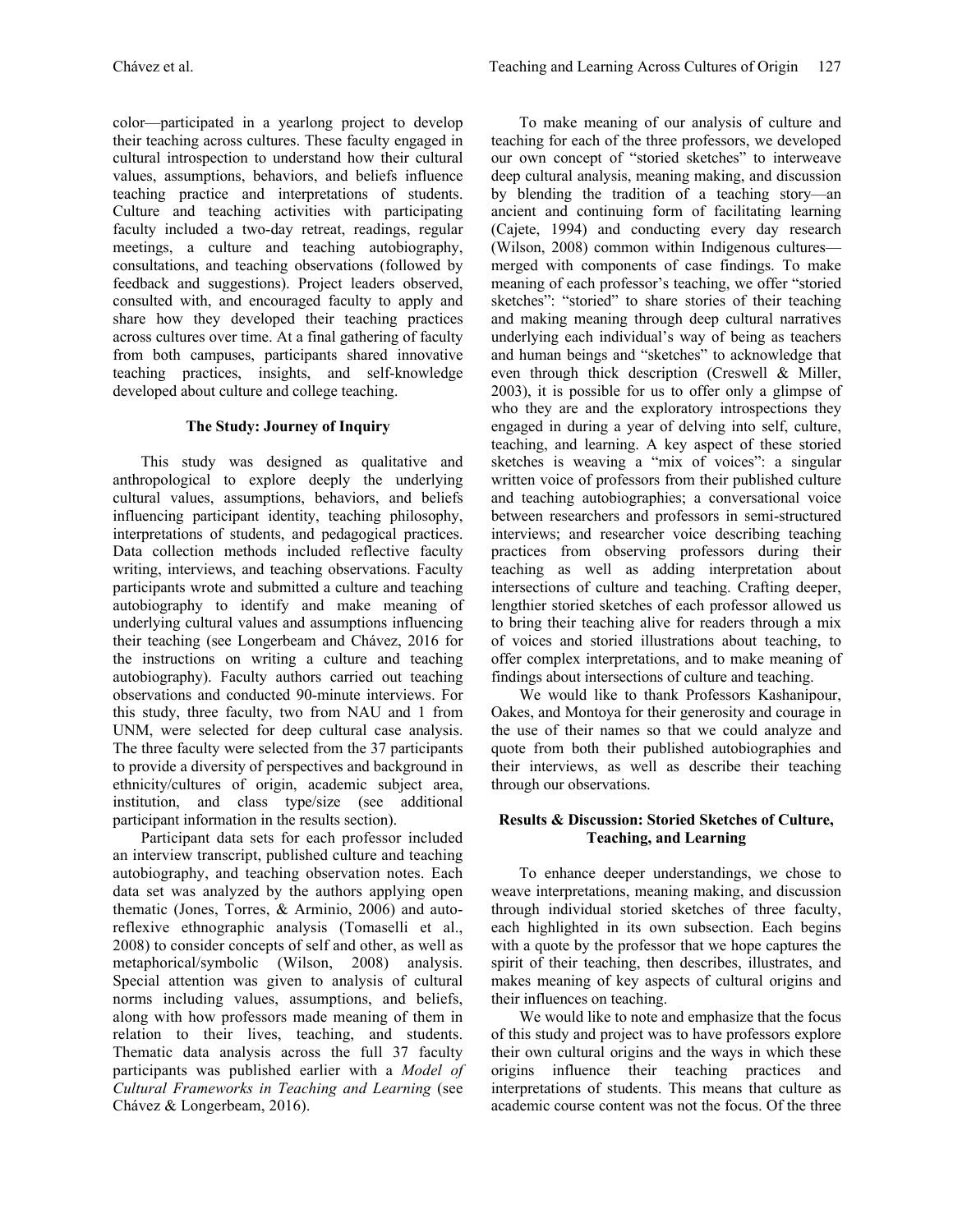professors storied here, only Professor Montoya, who teaches in Ethnic Studies, included cultural academic content and pedagogical activities designed to have students explore culture. We experience in our research, and in our work with faculty development, that higher education discourse often confounds and prioritizes course content on culture or a pedagogical focus on student cultures with instructor cultural influences on our own teaching practices and interpretations of students. We find that faculty are often more comfortable avoiding reflection about culture within themselves, as well as denying any relationship between culture and their academic subject, teaching practices and philosophy, or student learning. We urge the criticality of faculty introspection about how our individual cultural values, assumptions, and beliefs influence our teaching, as well as our interpretations of students. For some, culture is unconscious and was not spoken of overtly within their upbringing, and yet there are ways to learn about our cultural origins through anthropological analysis and reflection (see Chávez & Longerbeam, 2016 for reflective exercises).

# **Rippling into the world: R.A. Kashanipour**

"I believe it to be vital for students to reflect on the particulars of their own conditions to identify relations of authority and power that shape their world. For instance, in many of my courses, I require students to collect and reflect on the presence of issues raised in the class as they appear in the world around them and shape their perceptions" (Kashanipour, 2016, p. 147)

Professor Kashanipour, a teacher of history at Northern Arizona University, creates deep intersectional meaning from his cultural upbringing with who he is, how he teaches, and the depth of reflection and learning he wishes for students. In his culture and teaching autobiography (Kashanipour, 2016), he provides insight into experiences as an immigrant child growing up on the outskirts of Houston, Texas and how those experiences influence his teaching philosophy and practice. Central to his identity are ethnicity, culture, and history, which he writes were "constantly reinforced within my family household as well as a feeling of being a conspicuous outsider" (Kashanipour, 2016, p. 146). He explains, "I was five years old in 1979 when I learned that my family was marked as distinct, foreign" (Kashanipour, 2016, p. 143). Yet he also writes, "Unlike in the outside world, I found few such sharp edges within my household" (Kashanipour, 2016, p. 145). Persian and Jewish heritage were sources of pride. His background is important in both its contrasting nature as well as in equal levels of importance each identity had in his life. Kashanipour's family on his father's side identified as Persian, which connected them to ancestors and ancient civilization: "To be Persian was to be tied to ancient traditions that valued family, convention, and conservatism" (Kashanipour, 2016, p.147). Yet with this is a confluence of American life:

My parents taught myself and two siblings patriotic songs and told stories of founding fathers. We celebrated summers at the community pool and made periodic voyages to the American Jerusalem of Las Vegas and Disneyworld. We played weekend softball. My Mother hosted weekly Bible studies while my Father was a regular at the Indian casinos. All this was the norm of life in suburban America (Kashanipour, 2016, p. 145).

In addition, Kashanipour's father was a practicing Shi'a Muslim and his Mother a "German Jewish devout evangelical Christian" (Kashanipour, 2016, p.145) closely tied to the history of Jewish people in Germany. Being Jewish and German necessitated the inclusion of history within his family, particularly, that which pertained to experiences during World War II. Though his Mother practiced Christianity, she identified with her Jewish background in terms of family experience with the Holocaust. As Kashanipour notes, "Conversations of my maternal family rarely extended beyond the savageness of the twentieth century" (Kashanipour, 2016, p.147). Judaism is an important part of the family's historical narrative and Kashanipour's own identity and worldview. He writes, "The importance of ethnicity, culture, and history were constantly reinforced within my family household" (Kashanipour, 2016, p.146). Such practice shows the value placed by family on ensuring all three remained a significant part of the family's experience in the United States. While various aspects of culture and history were reinforced within the family, the differences within the family facilitated a culture of acceptance and identity that transcended Muslim and Christian Jew. Backgrounds were celebrated, while five languages—Farsi, Arabic, German, Yiddish, and English—were spoken in their household. The dynamics and diversity of the family facilitated acceptance.

Perhaps the most profound results of the diversity within Kashanipour's family are not the distinctions themselves, but rather the acceptance, celebration, and embrace of differences. Viewed from historical and contemporary perspectives, Muslims and Jews are not expected to coexist, yet Kashanipour's family defies such perceived logic. This resistance, in turn, created a new identity dynamic for Kashanipour as he writes the following:

"In the day-to-day relations of my family, I witnessed that individuals forge relationships regardless of supposed boundaries. I learned of the malleability of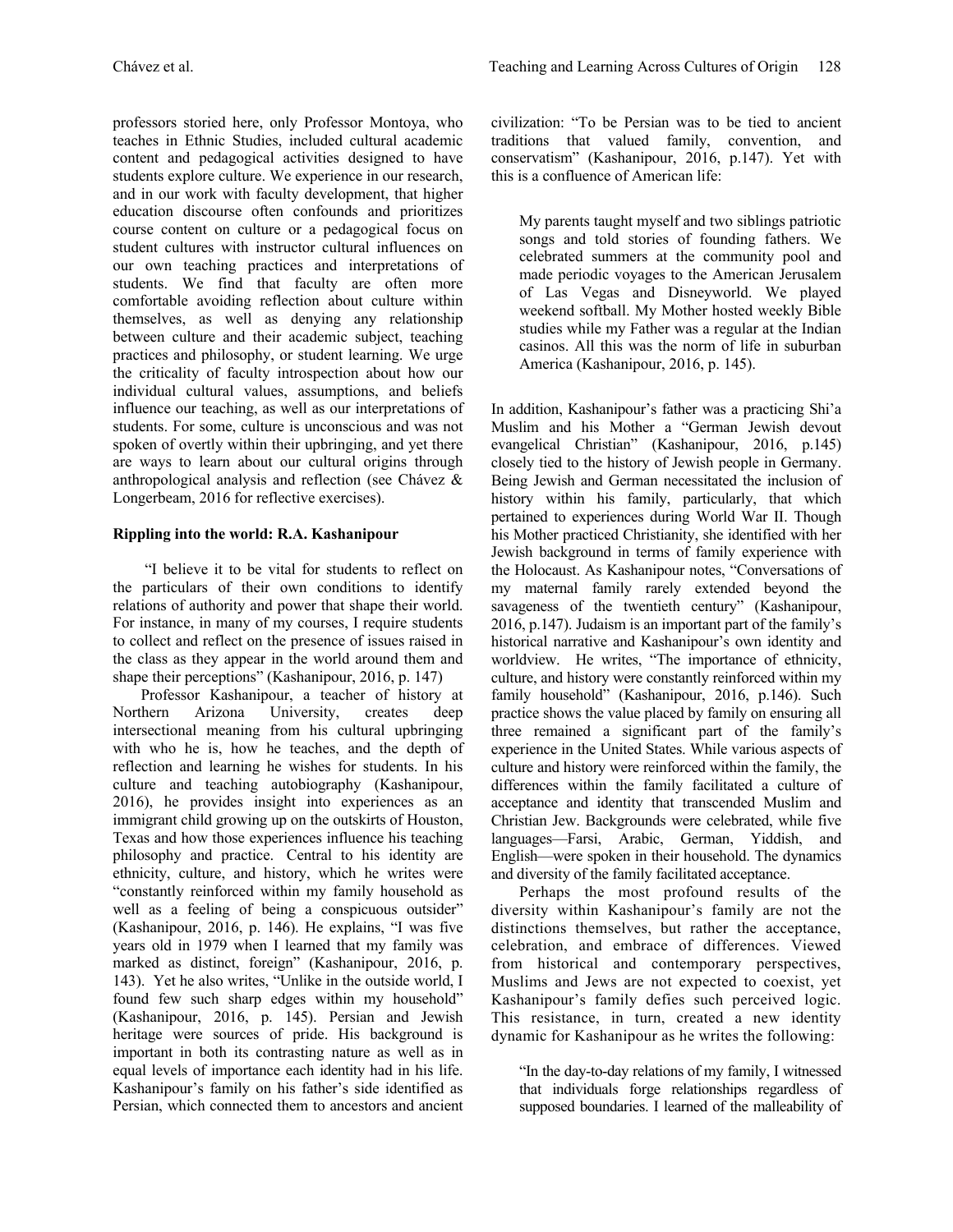culture and that distinction was always. In this vein, I always experienced identity as fluid and subject to change" (Kashanipour, 2016, p.147).

Kashanipour learned the value of individual negotiations of culture, while continually recreating culture through contributions to it. He facilitates learning among students through this complex lens.

**Interrogating history.** Kashanipour's pedagogical practices and larger goals for student learning are influenced by his upbringing, education, and cultural identity and yet transcend them as well. He shares in his autobiography, "I stress that history is a product of the intersection of power, perception, and experience, which are central to Paolo Freire's theory of critical pedagogy" (Kashanipour, 2016, p. 147). Considering Kashanipour's experiences as a cultural outsider during his formative years, it is perhaps not surprising that he would subscribe to a theory of critical pedagogy in which the established order is questioned. Kashanipour describes three aims in his teaching. The first is the desire to "push students to confront stereotypes, inequities, and obfuscations in the contemporary world by exploring their historical roots" (Kashanipour, 2016, p. 147). Individuals and families often relate to history as part of personal history, such as Kashanipour's maternal family remembering their history with the Holocaust. He points out that stereotypes have their own historical roots and are often normalized in contemporary society. His second aim is to "get students to move beyond their everyday world to critically examine the past" (Kashanipour, 2016, p. 147) and to "challenge common perceptions and popular approaches" (Kashanipour, 2016, p.148). Oftentimes the past is a difficult and messy thing to address, but it can also be a foundation for resolution or new and deeper understanding: "As individuals wrestle with beliefs and practices they borrow widely from their unique and distinctive backgrounds" (Kashanipour, 2016, p. 148). Kashanipour's third aim in teaching history reflects his experience growing up as a perceived outsider by teaching "the methodology of history as a method of skeptical analysis" (Kashanipour, 2016, p.148). His family, targeted on the basis of geopolitics, is a part of his story; student learning benefits from his challenging and fruitful approach of grappling with the complexities of ethnicity and nationalism throughout geopolitical as well as personal history.

In his interview, Kashanipour described how he provides "students methods and models of how people have dealt with these things," referring often to intersecting geopolitical stories students bring to the classroom. He takes students further by providing tools that go beyond the classroom and allowing them to contend with historical as well as current challenges in a meaningful way. For him it is equally important to engage all students, especially when it comes to

confronting stereotypes and difficult historical legacies. Kashanipour considers it shortsighted to think that history does not play a role in contemporary society, yet he finds history often left out of discussions that involve challenging topics such as race, ethnicity, prejudice, and discrimination. Intersections of these topics are purposeful and evident in his teaching practices. The challenge he poses to students is to introspect, seek outcomes that enhance students' understanding, facilitate wisdom, and improve human conditions. In his interview, Kashanipour further explained his values, expectations, and wishes for the students he teaches:

At a basic level, my fundamental objective is for students to be a little uncomfortable in the sense of seeing the world from a different perspective. This could be historical, to look at things through different lenses that they have experience with and know a little bit about, but the ability to look at problems from different perspectives. This could be cultural, or historical, individual, or personal and that sort of thing. That's my overall objective, and I have content objectives too. More specifically that objective is that they are aware of the contradictions of the world we live in, and as contradictions evolve things come out of that like social justice and human rights.

Kashanipour sees the importance of helping students contextualize their perspectives through studying history. He is purposeful in facilitating students' questioning and interpreting history, as well as in developing greater understanding in part through their own sense of culture and identity. Kashanipour reflects in his autobiographical writing on his youth:

…[[E]xperiences] taught me to value the individual distinctions of everyone, to recognize that divisions are often products of broader social and political forces and celebrate those that stand in opposition to injustice of the dominant norm, which is what I try to impart to my students (Kashanipour, 2016, p. 148).

Kashanipour teaches students to use the lens of historical and cultural analysis within their own lives, as well as within a larger societal context, to develop knowledge and encourage their development. His culture and life experiences led him to effect change and he wants to have an impact on students and empower them to effect change in their own ways. He challenges students to explore their own histories and to approach history through skeptical analysis. For students of color, analysis is an opportunity to explore position and power in relation to dominant society. For students from dominant cultures, analysis is an opportunity to explore privilege and challenge biases. Kashanipour believes that while it is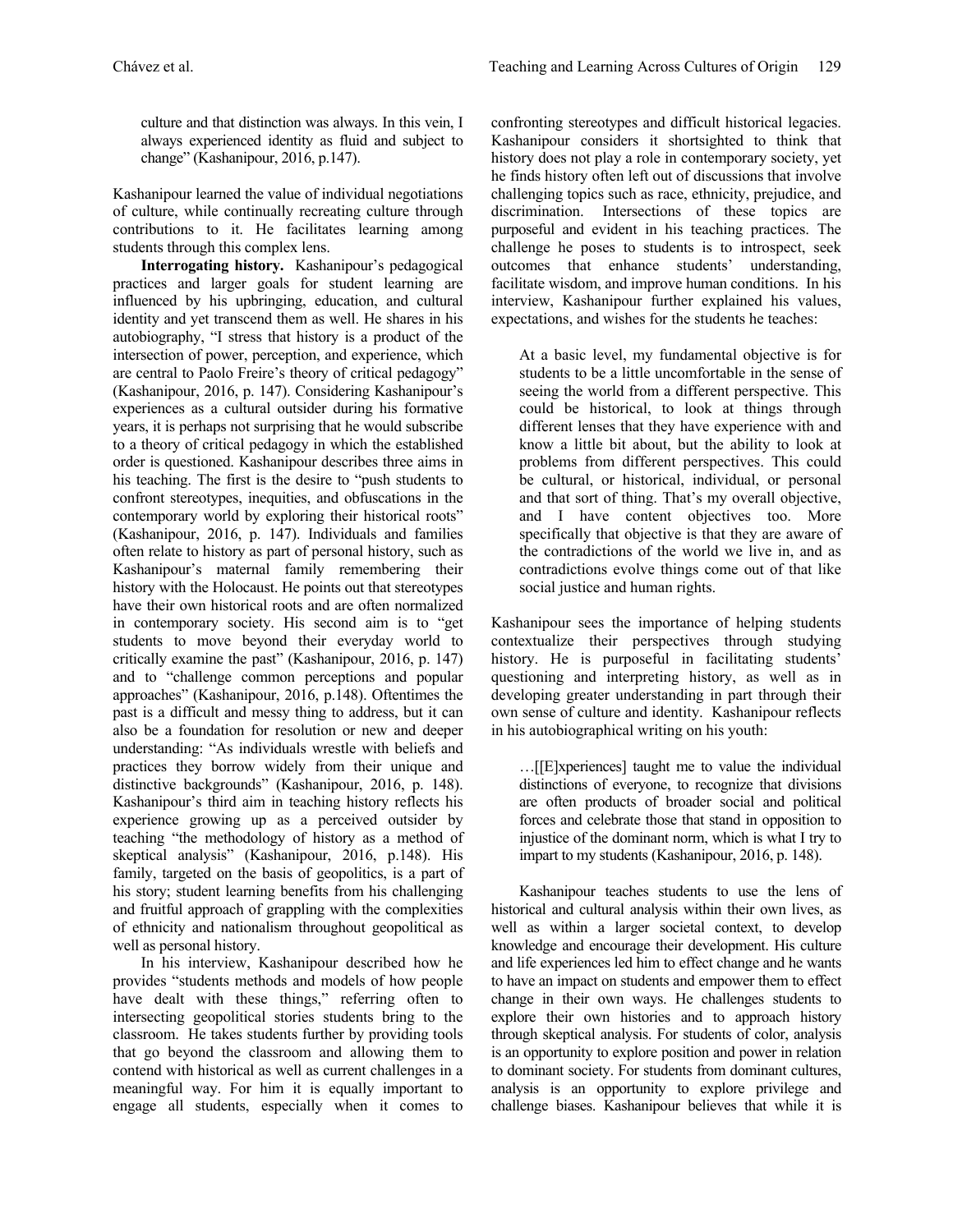important for People of Color to reconcile their histories and place in society, it is equally important for members of the majority in society to reconcile historical legacies and confront their impact on contemporary society. As a professor, Kashanipour provides opportunities for students to reconcile history through critical pedagogy and encourages them to reflect inwardly and outwardly, individually as well as collectively.

## **A Divided Heart: Leslie S. Oakes**

"I work to make my classes colorful, noisy at times, physically active, and fun. We draw accounting concepts. Sometimes we chant (students have to remember certain accounting rules). Sometimes we act things out; we pound on our desks whenever we talk about annuities due. We boo liabilities and cheer assets" (Oakes, 2016, p. 88).

Professor Oakes is an accounting professor at the University of New Mexico who teaches large entry-level courses with uniquely engaging and relational practices and a determination to understand students and facilitate their learning and success. In many ways her culture, as well as gender and upbringing, profoundly influence her teaching. At age eight, she lived in Boise, Idaho with her father, mother, and sisters. In her autobiography she describes her mother as Swedish, yet born and raised in Mexico, and she writes that her father "was born to a poor family in the Ozarks, but his family became middle-class by bottling Coca Cola" (Oakes, 2016, p. 86). She shares early scenarios from her life depicting origins of her values of individualism and hard work while navigating contradictions between her own beliefs and gendered, heterosexual, middle class societal expectations. She describes sitting on the floor with her sister looking over the *Sears and Roebuck Catalog* picking out wedding dresses, furniture for her first home, and baby things—where all the models were White. She explains, "This scenario captures much of my deepest identity or what Bourdieu would call the habitus, which is White, middle-class, heterosexual, and gendered" (Oakes, 2016, p. 85). She describes her family expectation to get an education and career and that they worked hard, did not complain or ask for help, and overcame emotions. Oakes expands in her autobiography on her upbringing in relation to race, language, family, and culture:

…[W]e speak English, …[W]e watch White people speak English on TV, …[O]ur teachers are White Americans, … [W]e have no close extended family, …in Boise girls get married and have families, …[W]e are taught that we are individuals and responsible for our own lives and actions(Oakes, 2016, p. 85).

These identities, relationships, and experiences serve as the foundation for her core values, as well as some her family and she consciously chose to leave behind. Oakes writes of sitting with her Sister at the local YWCA with a group of

anti-war activists, "My parents, who do not believe in God, have joined the Unitarian Church...so that my Sisters and I will meet other non-believers…we sing anti-war songs and songs of the civil rights movement" (Oakes, 2016, p. 86). These actions displayed by her parents do not fit into the social expectations of a White, middle-class family. She goes on to mention a debate about the church becoming a sanctuary and having heated discussions about the war with her Father. "I have become a rebel child, although I still like to look through the *Sears Catalog*" (Oakes, 2016, p. 86).

Oakes describes an individualistic culture in her writing and interview, and she uses phrases such as "I", "my sister," "my parents," "others," implying an independent view of life which separates herself from others. She defines herself based on personal traits that are distinct (not part of a group). Her descriptions of family life are also individualistic: "We have no close extended family and are expected to leave home when we go to college, never to return" (Oakes, 2016, p. 85), and, "We were a solitary family and we spent long hours in our separate rooms reading or working" (Oakes, 2016, p. 86). It is these first-hand experiences that become engrained in Oakes and later shape her relationships and subsequently her ways of teaching, relating to, and interpreting, students. Yet these are also values for which she sometimes feels contradiction and conflict in her teaching.

Oakes' parents served as her first teachers. She witnessed contradiction in her parents' actions creating in her what she describes in her autobiography as a "divided heart." Neither of her parents grew up middle class. Oakes focuses in her autobiography on contradictory actions and beliefs within her family, sharing that her father went to Harvard and "became an outspoken supporter of civil rights in all its forms" (Oakes, 2016, p. 86), yet, "his family continued to refer to a part of Tulsa as 'N(word)town' decades later" (Oakes, 2016, p. 86). She shares that her mother, who also attended Harvard, "was born…in a household that did not express emotions, didn't show weakness, and was extremely solitary" (Oakes, 2016, p. 86). Her Mother could sing and tell jokes only in Spanish, giving an impression that these activities were not present in her own Swedish culture of origin. Her sisters and she were encouraged to read from the family's extensive library that included *Das Capital* and *Mein Kompf*, yet her Mother threw out all books of fairytales, which she writes in explanation,"…because she didn't think it was good for girls to read about mythical princes riding to the rescue" (Oakes, 2016, p. 86).

Oakes muses in her autobiography, "I am the conflicted child of conflicted people" (Oakes, 2016, p. 87). Her parents struggled with the Vietnam War, the Civil Rights Movement, and their belief in God. She writes that her father's actions throughout his life were confusing to her: "Though he remained a registered Republican, after college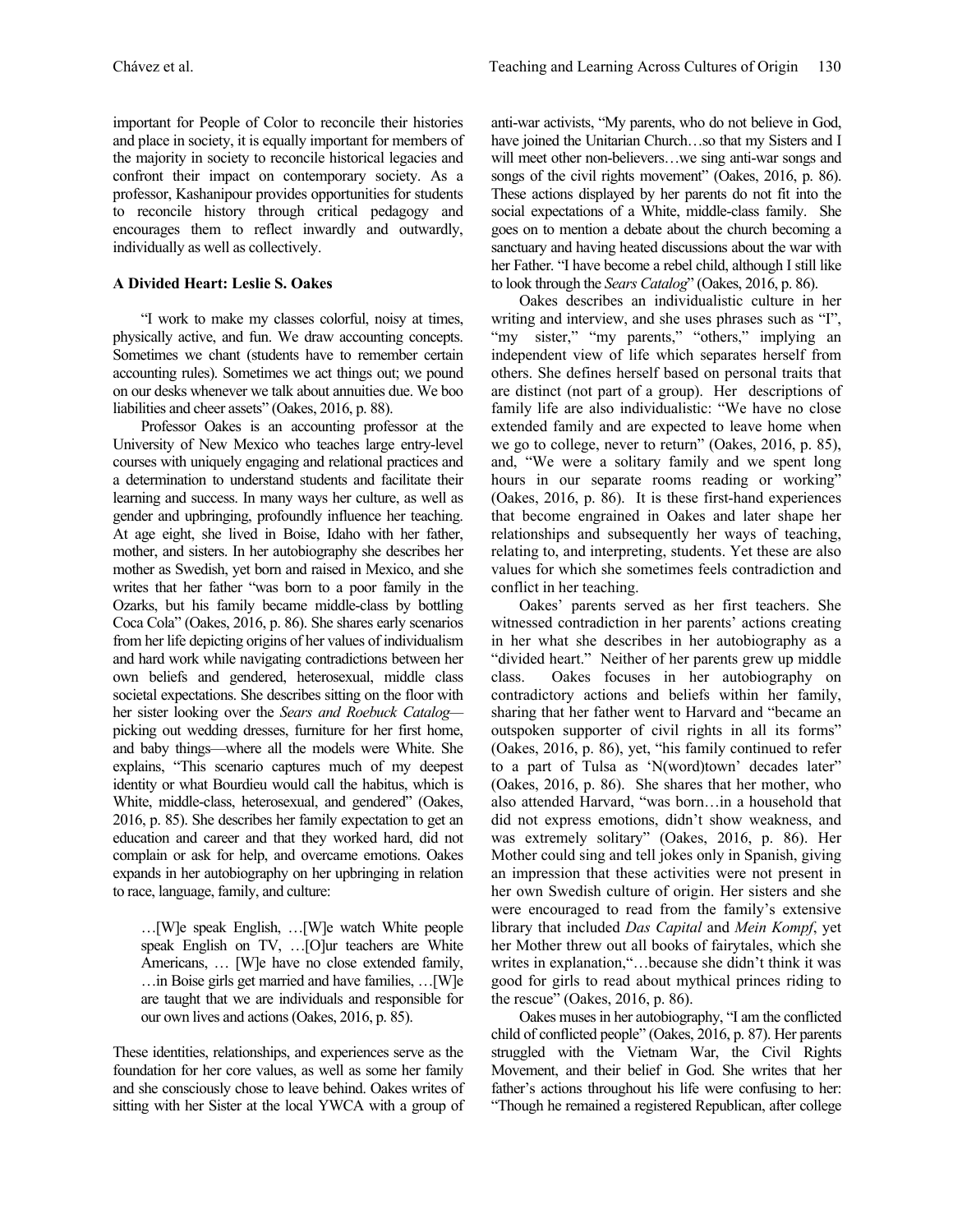never voted Republican again" (Oakes, 2016, p. 86). Her mother was no different, writing that when she asked about the meaning of life, her mother told her, "There was no meaning of life" (Oakes, 2016, p. 86), yet pointed out that her mother crossed the border for nearly 30 years of her life to serve others. These contradictions impacted her and influence her teaching. Her conflicted heart appears throughout Oakes' autobiography, interview, and teaching observation, influencing her teaching in areas of diversity, relationships, and her own growth and learning.

**Diversity**. Oakes values diversity instilled by her parents. In her interview she reflects on her conscious attempts to diversify her teaching: "I'm trying to find other ways to allow people of all different cultures to participate in a way that is comfortable for them." She creates opportunities for many processes of learning and relating. During our teaching observation, Oakes made personal connections with students in a variety of ways, such as using student table tent name tags and moving around the room encouraging individual students and groups of students, often through humor. She seems to understand that a one-size-fits-all education model does not work in the ever-changing world her classroom represents. Oakes makes a conscious effort to use a wide diversity of pedagogies to engage students with the subject, as well as with her and with each other. She acknowledges struggles with elements of her upbringing as she works to ensure that she is using a more balanced cultural approach to teaching and learning.

**Relationships.** Oakes narrates conflicted memories about childhood relationships through her writing. In her interview, she communicated her attempts to build strong relationships in her life and classroom and described her own education: "I love to take classes as a social act, sort of." Researchers remarked during her interview, "You really use humor a great deal and interact constantly with students during your class." Creating a constant positive narrative is important, especially in diverse classrooms where many students are likely to originate in highly relational communities (Cartledge & Kourea, 2008). In her autobiography she explains, "I have encouraged them to work together and have set up workshops on the weekend and Monday night where they can meet and where I can help them complete the assignments" (Oakes, 2016, p. 87). When writing about a quiet student who rarely talks and is helping another student, she notes, "Good. Now he'll have a friend" (p. 87). Oakes characterizes her teaching role as facilitator, and she believes learning is a collective, relational process.

**Growth through students**. Oakes strives to work through her conflicted feelings and values through interaction with students. In her autobiography she describes how her long-held values of timeliness and personal responsibility conflict with the very real lives students have to negotiate, and in some ways she navigates this because of her dedication to their learning and success:

I am about to start class. Most of the students have turned in their assignments. When the clock in the room clicks to 9:30, I pick up the assignments, put them away in a bag. Out of sight. Unreachable. Several students come dashing into the room late. Their assignments are not stapled. Three have not brought a folder as instructed. I am annoyed. I will not accept their smaller, weekly homework assignments late. "No way," a student protests when I refuse to take her assignment. "Yes way," the class responds. They already know the rules about late work, but they can drop almost half of these small assignments, so the penalty is small. I am torn.

I do not like students being late. I find it personally insulting on some deep level. Work is work, and play is play. Individuals are responsible for their own destiny and must follow the rules. Also, I know from experience that most of the students who are late will not have completed their assignments anyway. Most but not all and I really want students to succeed. I want them to feel good about themselves. Our lives are not fair. Some of these students have family obligations, commute from other places, are struggling with PTSD, and have other barriers to education that I never faced. "OK," I concede. Just this one time (Oakes, 2016, p. 87).

Through her interactions with students and attendance to reflection and empathy Oakes develops understandings outside her own life. Oakes shares in her interview, "I don't like competitions unless they are fun and no one really cares who wins," and, "I just can't stand to have students be humiliated in my class or feel frustrated..." She expresses the importance of making students feel included because feelings of humiliation, embarrassment, and failure interfere with student learning. She feels internal struggle and shares in her autobiography, "Maybe somewhere in my subconscious I am still trying to overcome the feeling that as a woman I don't really know what I am doing, that, after all, I am still a silly girl" (Oakes, 2016, p. 89). As a child, she felt doubt and conflict; yet as an adult, her relationships with a diversity of students encourage her to respond in new ways.

**Teaching as looking in a mirror.** Oakes regularly looks through a mirror into her self-described divided heart and conflicted cultural sense of self. She is at times unsure, yet through reflection and through her students she gains evolving perspectives. In her interview Oakes discusses how she "struggled internally with allowing students even a little bit of leverage on due dates, classroom groupings, and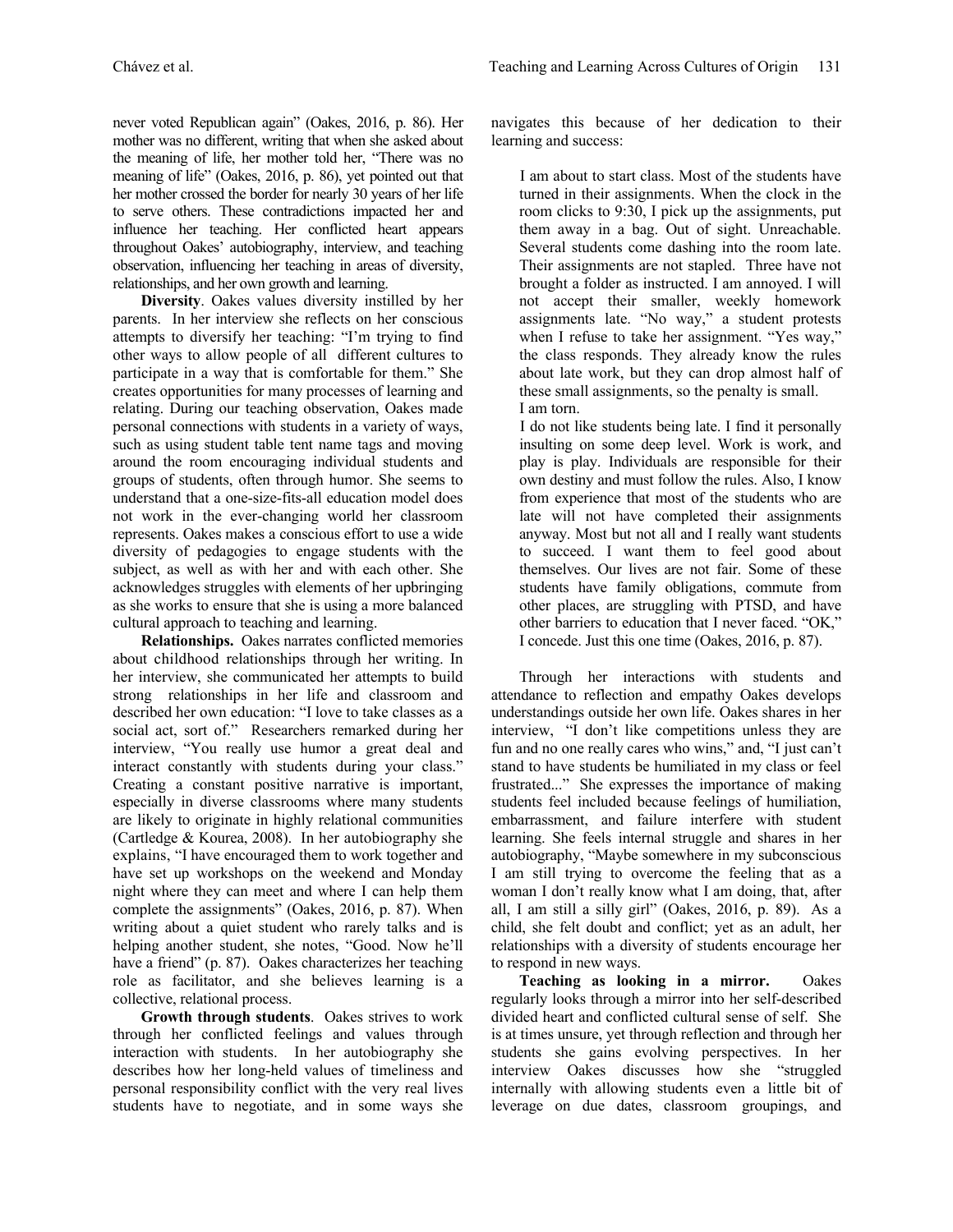grading… [yet learning how] profound this flexibility is on learning, student feelings of safety in learning, and on their trust of me as a professor." The strategies she uses in her classroom are not strategies she experienced as a student, yet through her own self-reflective process, she realizes the real needs of learners in her classroom. Increasingly she strives toward a diversity of cultural strengths, sometimes against her own comfort.

In her autobiography Oakes describes her values as both individualistic and collaborative, considering her work with students through a rear-view mirror of her life. In her autobiography, Oakes clearly shows and expresses individualistic values as though writing headlines from her childhood, "education is work, and work is serious, solitary, and silent, done in black ink on white paper" (Oakes, 2016, p.88), and "some people (people with formal education in recognized colleges) are smarter and better than others" (Oakes, 2016, p. 88). Yet she deeply wants all students to succeed—including those raised with values very different from her own. Oakes demonstrates much more than the individualistic values common to her childhood—perhaps showing the rebel evident in her upbringing. Oakes now uses many techniques that move outside of more individual ways of learning by engaging her students through mind, body, emotions, and spirit, thus overcoming cultural assumptions of her youth and the pressures to conform within academe. She writes in her autobiography,

I pair up students in class. I call pairs to the board to demonstrate solutions to problems. I encourage students to work together on everything except two in-class exams. I have those exams in part because of the pressure of colleagues who only have in-class individual exams and in part because I am conflicted (Oakes, 2016, p. 88).

Oakes' experiences are filled with continuous social interactions she characterizes as White middle-class, yet she also experiences social justice and diversity events, and diverse social interactions, allowing her to consider life through differing lenses. Through stages of her life and through many kinds of relationships, she continuously evolves. Oakes muses in her autobiography, "I now understand that students have divided hearts, because I have a divided heart" (Oakes, 2016, p. 89). This internal conflict, with reflection, allows and assists her to grow and develop as a teacher.

#### **Teaching with No Box: T. Mark Montoya**

"So, how do I reach those students who have put me in a box? I reach them with humor, active learning, sharing my teaching thoughts out loud, and continual support for them as learners. Due to these 'box' restrictions, I emphasize the need to 'unlearn'" (Montoya, 2016, p. 168).

Professor Montoya teaches in Ethnic Studies at Northern Arizona University and understands that his cultural, ethnic, and racial identities are indelible parts, including how students might interpret him as in a particular identity "box". He shares that as a teacher he doesn't ask students to think outside the box but asks instead who created the box and what the box is for, and then encourages them to challenge its very existence. He writes in his autobiography about his ethnic and cultural identity, "…I variously identify as Latino, Chicano, Hispano, Mestizo, and as a borderlander native and college professor of Ethnic Studies" (Montoya, 2016, p. 164). He describes himself as a "deliberate daydreamer," writing about an elementary teacher comment, "Mark's work is improving, but he still needs to work at a faster pace. He daydreams quite a lot" (Montoya, 2016, p. 165). Montoya sees his work as deliberate and slow paced and explains that daydreaming allows him to see things. In his interview he shares that he pays attention as a teacher and human being, even noticing when someone is wearing fun socks, explaining that this seeing allows him to create learning environments that encourage intimacy and provide comfort for sharing. He learns best through his own experiences, writing, "I am not a narcissist, but I play one in the classroom" (Montoya, 2016, p. 163). He wants students to experience their own deliberate daydreams and see themselves and the world more deeply.

Montoya values language, the use and power of it. He interprets storytelling as a use of language and upholds the power of personal narrative. He writes in his autobiography, "In the classroom, I am a storyteller. I did not always think of storytelling as a pedagogical tool; I just know that I usually remembered the stories my college professors shared" (Montoya, 2016, p. 164). He believes students are more apt to share their stories and become more capable of seeing their own learning through the cultural processes within which they were raised; as a result, he strives to include many kinds of pedagogy in his teaching. Montoya sees diverse learning as a path in life, not only his but his students: that like him, they are able to process and understand broad topics. He narrates being a "narcissist" in his classroom, and at first glance the title to his autobiography, *Rage, Courage, Encourage: Citizenship in the College Classroom*, might lead some to think about anger rather than how he defines himself. He shares that rage, courage, and encourage are *not* neutral concepts. Instead, he interprets, "…they involve respect, well-being, dignity, empowerment, democracy, justice, and particularly belonging" (Montoya, 2016, p. 164). He explains that we must be just a bit narcissistic to learn from ourselves, our own experiences, our own interpretations.

Rage. From Montoya's perspective, rage is about passion that leads to courage and creates a personal desire to learn. In his autobiography, he writes the following: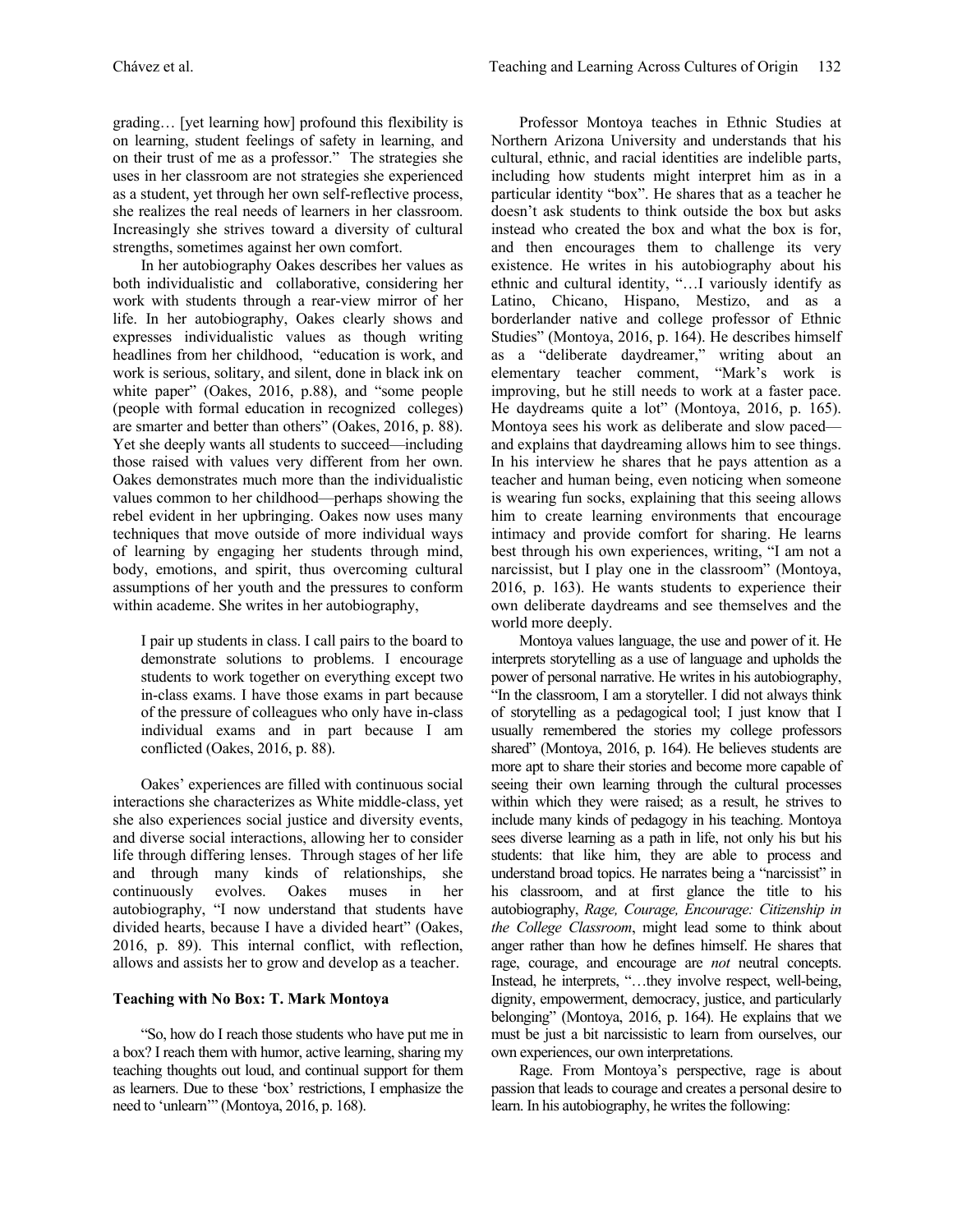I first had to make clear that its meaning was not solely based on anger or violence. It is not. Rage is also about passion. My idea is that rage will lead to courage, and having courage allows me to encourage; thus, I create some sort of messy teaching and learning sequence. (Montoya, 2016, p. 163-64)

He compares his educational experiences to his Grandfather's—how they differed and were similar in experiencing vast challenges in educational pathways. Both experienced rage at lost opportunities and barriers; both crafted bridges to their futures. Montoya shares that rage allows students to become passionate so they too can create their own bridges through challenges and hardship along their paths. He writes that in his classes he asks students "Who are you? How do you identify? Where do you come from? Where do you want to go? Take some time to deliberate. Daydream!" (Montoya, 2016, p. 165). He explains, "This is how I encourage my classes" (Montoya, 2016, p. 165). In his interview he shared that once he is able to establish a passionate environment within his classes, students are more apt to share their stories and begin to recount their personal narratives through an academic lens of Ethnic Studies. Montoya facilitates students exploring their own passion: passion to continue toward their degree, to choose a profession, to craft a life. He understands that for students to share their stories, he first has to create an encouraging learning environment where students feel safe, a critical aspect of teaching in a multicultural context (Chávez, 2011). He wants students to experience their own and others' feelings, thoughts, and perspectives so they learn ways that ethnicity, culture, race, and other identities influence individual lives and larger societies. At times Montoya does want students to feel rage as anger—rage at inequities and injustices in both individual lives and larger societies.

Courage. For Montoya, courage is about discovery and being the change as a teacher as well as in facilitating courage within students so they too will go out to influence the world. He uses a variety of pedagogical techniques to facilitate understanding, selfexploration, and courage to act in students. During his observed class session, he showed a brief film clip to introduce a concept about societal inequities, followed by a facilitated conversation with the class, drawing out student insights, feelings, and impressions. He wrote terms on the chalkboard in four columns for visual and organizational effect – historical, institutional, ideological, and personal, referring to examples from social media platforms in everyday use by students (including Facebook and Twitter), to situate learning in student lives (Baxter-Magolda, 2001). Not only did Montoya use tools, he also used a variety of pedagogical discussion skills that encouraged students to stay with difficult material. Montoya deftly

facilitated student discussion, applying multiple modalities to involve and include all students: drawing out the quieter ones and asking the more vocal ones to hold onto their thoughts so that all could contribute. He deftly moved about the room, leaning forward towards students who spoke. Montoya used silence as well, pausing after asking a complex question to elicit critical thinking. The silence served to deepen student answers; at times discomforting for some students, yet the complexity of their answers affirmed its value.

Encourage. "There is no box" (Montoya, 2016, p. 163). Montoya writes in his autobiography that problems exist because particular meanings or values are placed on people, identity, and cultures. He uses discussions and examples of racism to deconstruct the structure of problems, asking students to discern the patterns. In his autobiography he shares a racial/ethnic contrast to illustrate,

Several years ago, an influential mentor, who was known for his work on critical race theory (see Olson, 2004), told me that he as a White man, had it easier in Ethnic Studies classes because no matter how much he talked about racism, about privilege, and about systems of oppression, he would always be taken as neutral and objective. I on the other hand would be another 'minority' complaining. (Montoya, 2016, p. 168)

When Montoya teaches and advises without the box, students are able to draw on their strengths and their hardships, realizing that experiences allow them citizenship in the classroom and elsewhere. Their lives and identities exist and matter. Montoya writes in his autobiography about his Father's frequent refrain, "I come home with a hurt back, so you can come home with a hurt brain" (Montoya, 2016, p. 167). To further explain his father's meaning, sacrifices were made, and the road was paved for him to obtain an education, so coming home exhausted and tired from educational work is nothing to complain about.

Montoya urges that we too can look at our ancestral history and what it means for our teaching, learning, work with students, and academic subjects. In his autobiography he discusses the role of culture in his own identity,

In this critical inventory of self and of community, I was to talk about how my culture influences my teaching and vice versa, but my culture is always there. My culture cannot be taken as a variable that makes me who I am. It is who I am. I belong to the borderlands—the vague and undefined zones in all of our lives. The borderlands are where cultural formations are variable, continual, and ever changing. Who am I? I am a citizen, and I play one in the classroom. (Montoya, 2016, p. 169)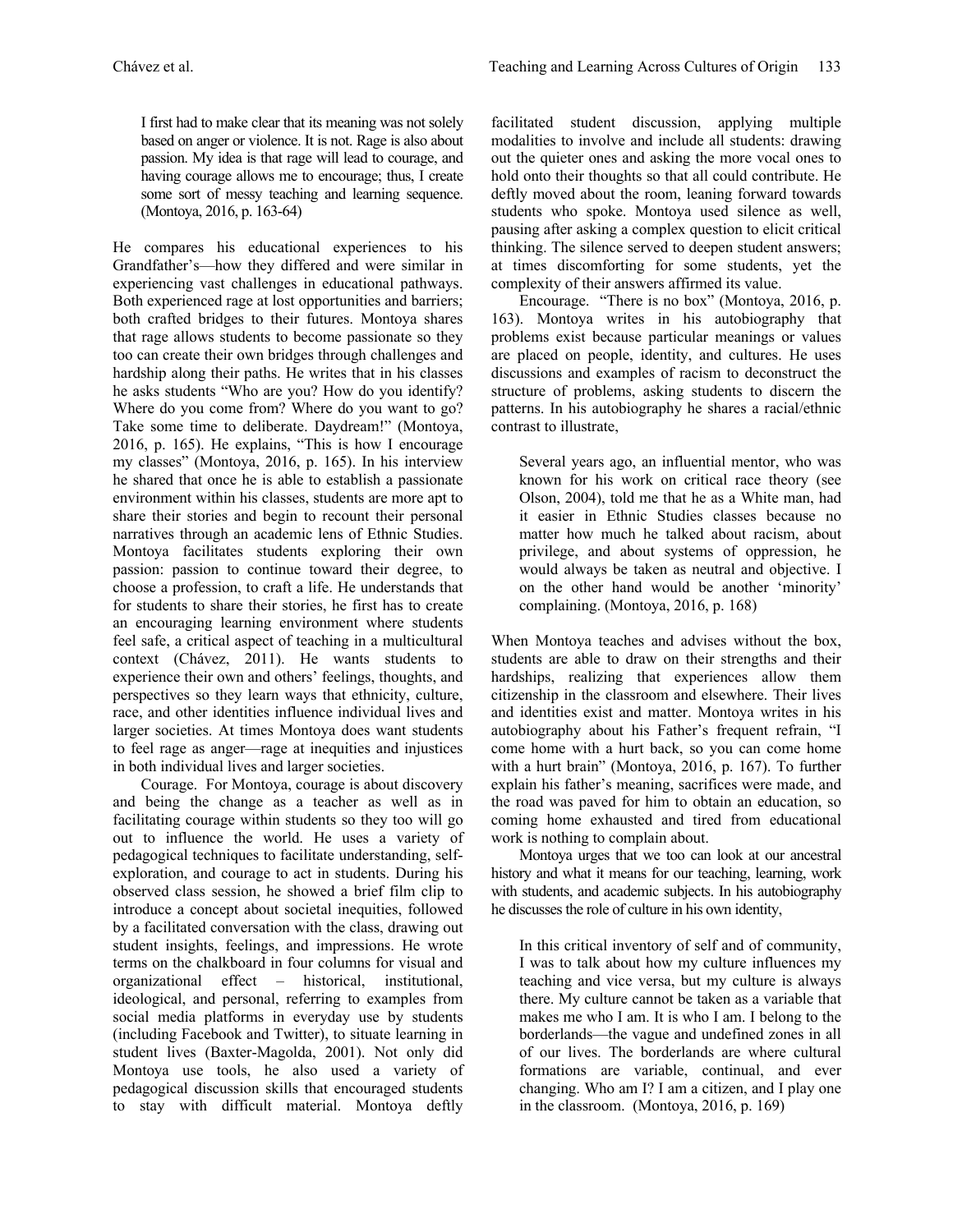In his interview, Montoya discusses a doctoral student. He richly describes the student, "as the long bearded, long haired student who rides his motorcycle and is cool." He refers to him as "…family, where like a real family each member is a different person, and different personality." Time has allowed him to experience the process of relationship, to be respectful of the student who calls him mentor. His role as his teacher creates space and confidence for the student to create a bridge to his own scholarship.

A wide range of classroom activities assist students to recognize the essential humanity and value of individuals and Peoples. Because his academic area is Ethnic Studies, Montoya not only introspects about his personal cultural influences on his teaching pedagogies as Kashanipour and Oakes do, but also focuses on culture as academic content. Though culture as academic content is beyond the scope of this study and project, there are many ways faculty can facilitate learning among students about links between academic subjects/knowledge building and personal/ population identities (see Ke, Chávez, Causarano, & Causarano, 2011). Montoya used a variety of pedagogies in the observed class session, including creating opportunities for students to share stories of their home life, thus sharing windows into many identities and traditions. Using an exercise called "Stereotypes", Montoya showed people in everyday photographs of varying ethnicities, shapes, sizes, and dress, having students call out their impressions and then facilitating what was helpful and problematic in various characterizations and terms. This activity encouraged students to question their own stereotypes and humanize individuals and groups in the images. In addition to tailoring classroom activities and lessons toward expanding students' worlds, Montoya facilitates unpacking assumptions.

Being a deliberate daydreamer allows Montoya to reach many students through teaching across cultural strengths. His deliberatively multifaceted pedagogical approach creates an environment where students can experience rage, courage, and encouragement, thus facilitating their citizenship in the college classroom and the world.

# **Our Path Forward: Key Practices to Introspect Culturally and Teach Across Cultures**

There are many ways we can teach more purposefully to understand our own cultural influences and develop teaching across cultural strengths. You might consider integrating the following three practices into your teaching life: go inward, learn from and with students, and develop a practice of engaged pedagogy.

# **Go inward**

At some point during this year of faculty development, all 37 faculty shared that until they did so in this project, they hadn't reflected upon connections between their own culture(s) and their teaching. This was the case even for those who study culture (e.g., anthropology, Ethnic Studies). Developing understandings of how our culture(s)s influence our teaching assists us to understand and reach students through our teaching. The alienating impact on students when faculty are unaware of their underlying cultural influences represents a profound insight from this study. Opportunities to connect and to facilitate learning expand greatly when we recognize how we are interpreting students, as well as how students experience us.

We begin going inward by reflecting upon and analyzing our own values, assumptions, and beliefs and where they originate in teachings from families, cultures, and places, as well as religions, spiritualties, and philosophies. We can consider how each manifest in our teaching behaviors, course design, and perhaps most importantly how they manifest in our interpretations and judgements about students based on our own cultural mores. We can engage with students to get to know them and ask about *their* most natural ways of learning, communicating, and being in learning relationships. Finally, we can gradually integrate some of what we are learning from students and from contemplation of ourselves to balance cultural ways of being and doing in our teaching.

#### **Learn from and with Students**

Students are powerful resources for faculty. A helpful question we can ask students is, "When you really need to learn something, what do you do?" It can be startling to discover the many and varied ways students learn. Asking students to identify techniques used by other professors in ways helpful to their learning is also useful. Designing discussions to gather ideas about teaching can also be invaluable. Regardless of the path, facilitating the why and asking students to share what learning processes are helpful to their learning will deepen our insight. Asking can be uncomfortable since we are often expected and expect ourselves to be the authority, yet partnering with and learning from students is a powerful way to develop teaching to enhance student learning.

#### **Develop a Practice of Engaged Pedagogy**

As we worked closely with faculty, we noticed most used a static teaching plan for class sessions and did not deviate even when students were obviously disengaged. Student learning benefits, especially across cultures, when we adapt our teaching on the spot when learning or engagement is not happening. We observed many ways to increase engagement: asking students to show or share their insights with the class as they work individually or together, noticing when students are disengaged and then adding humor or a different activity, and even gently teasing to pull students back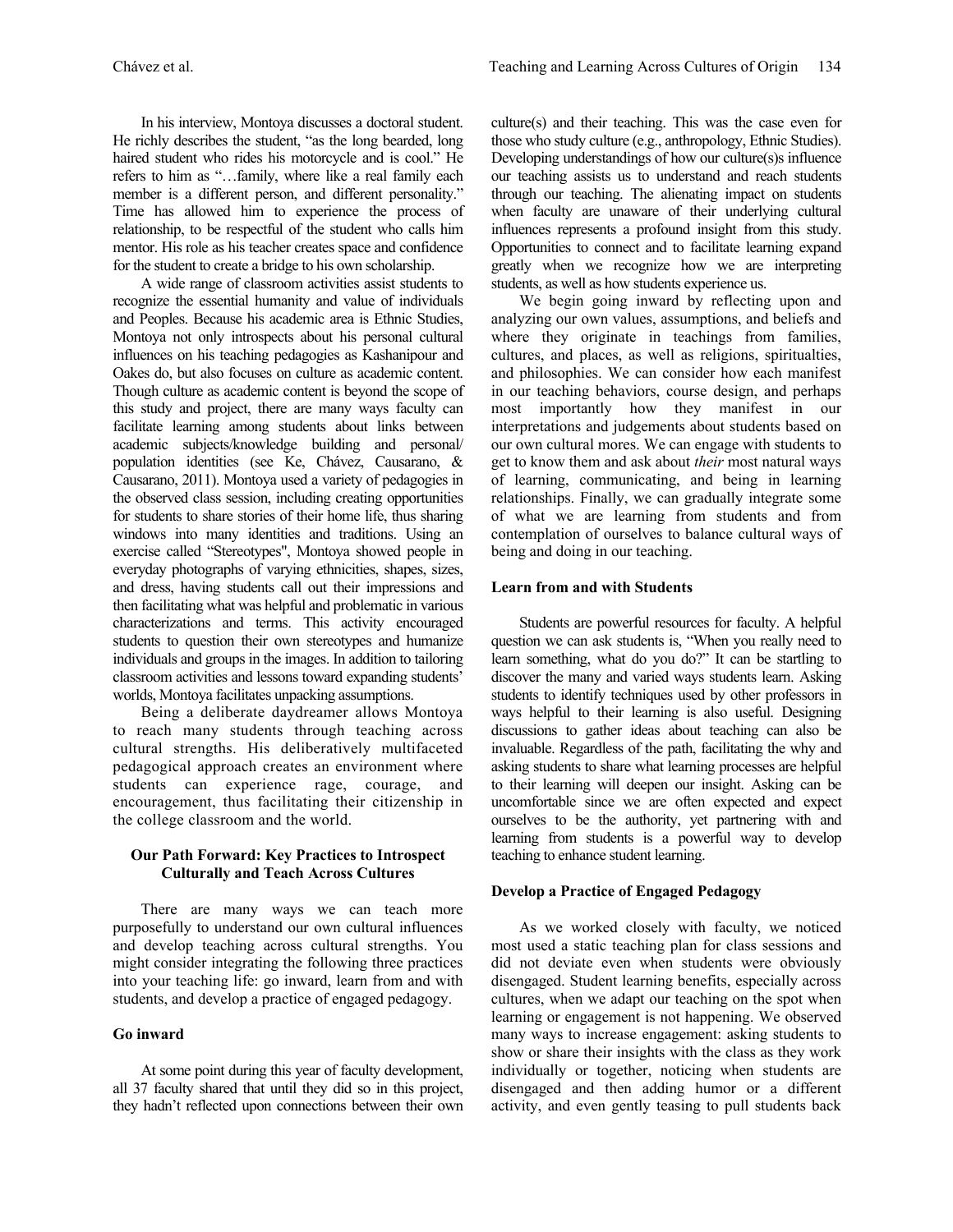into engaged learning. To engage students and their learning, we must observe, then diverge from our plan to "shake things up" and draw students once again into curiosity, involvement, learning, and relationship with the subject, with each other, and with us.

#### **Transformed Teaching Starts with Us**

Kashanipour's outsider skepticism and rippling out; Oakes' compassion, fun, relationality, and divided heart; and Montoya's passion, rage, and courage are important aspects of their cultural origins: reflection upon them improved and informed their teaching across cultures. Cultural self-reflection, selfanalysis, and self-observation lead to greater effectiveness as teachers across cultures. Knowing and innovating through our own cultural strengths as well as the strengths of students, enable effective pedagogy. What worked for learning in our personal upbringing, education, and communities might not work in our current learning community or in facilitating learning of specific students, so making time to observe and to reflect on our teaching practices, assumptions, values, and beliefs improves learning possibilities. We urge you to introspect culturally, engage with students, question assumptions and judgments about students, and develop cultural balance across teaching.

## **References**

- Baxter-Magolda, M. B. (2001). A constructivist revision of the measure of epistemological<br>reflection. Journal of College Student reflection. *Journal of College Student Development*, *42*(6), 520-534.
- Cajete, G. (1994). *Look to the mountain: An ecology of indigenous education*. Rio Rancho, NM: Kivaki Press.
- Cartledge, G., & Kourea, L. (2008). Culturally responsive classrooms for culturally diverse students with and at risk for disabilities. *Exceptional Children, 74*(3), 351-371.
- Chávez, A. F. (2011). Toward a multicultural ecology of teaching and learning: A critical review of theory & research. *Journal of Excellence in College Teaching, 21*(4), 49-74.
- Chávez, A. F., Ke, F., & Herrera, F. (2012). Clan, sage, and sky: Indigenous, Hispano, and Mestizo narratives of learning in New Mexico context. *American Educational Research Journal, 49*(4), 775-806.
- Chávez, A. F., & Longerbeam, S. D. (2016). *Teaching across cultural strengths: A guide to balancing integrated and individuated cultural frameworks in college teaching*. Sterling, VA: Stylus Publishing.
- Covarrubias, P. O., & Windchief, S. W. (2009). Silences in stewardship: Some American Indian college students' examples. *Howard Journal of Communications, 20*(4), 333–352.
- Creswell, J. W. (2003). *Research design: Qualitative, quantitative, and mixed methods approaches* (2nd ed). Thousand Oaks, CA: Sage Publications.
- Creswell, J. W., & Miller, D. L. (2000). Getting good qualitative data to improve educational practice. *Theory into Practice, 39*(3), 124-130.
- Deal, T. E., & Peterson, K. D. (2009). *Shaping school culture: Pitfalls, paradoxes, & promises* (2nd ed.). San Francisco, CA: Jossey-Bass.
- Flores Carmona, J., & Luschen, K. V. (2014). *Crafting critical stories: Toward pedagogies and methodologies of collaboration, inclusion, and voice.* New York, NY: Peter Lang Publishing.
- Garrod, A., Kilkenny, R., & Gomez, C. (Eds.). (2007). *Mi voz, mi vida: Latino college students tell their life stories*. Boston, MA: Cornell University Press.
- Grande, S. (2004). *Red pedagogy: Native American social and political thought*. Lanham, MD: Rowman & Littlefield.
- Ibarra, R. (2001). *Beyond affirmative action: Reframing the context of higher education*. Madison, WI: University of Wisconsin.
- Jones, S. R., Torres, V., & Arminio, J. (2006). *Negotiating the complexities of qualitative research in higher education: Fundamental elements and issues*. New York, NY: Routledge.
- Kashanipour, R. A. (2016). Family and geopolitics in a culturally alienated society. In S. D. Longerbeam & A. F. Chávez (Eds.), *Going inward: The role of cultural introspection in college teaching* (pp. 142- 149). New York, NY: Peter Lang.
- Ke, F., Chávez, A. F., Causarano, P., & Causarano, A. (2011). Identity presence and knowledge building: Joint emergence in online learning environments? *International Journal of Computer Supported Collaborative Learning,6*(3)*, 349-370.*
- Kuh, G. D. (1993). *Cultural perspectives in student affairs work*. Lanham, MA: American College Personnel Association.
- Longerbeam, S. D. (2016). Finding community within White distance. In S. D. Longerbeam & A. F. Chávez (Eds.), *Going inward: The role of cultural introspection in college teaching* (pp. 107-113). New York, NY: Peter Lang.
- Longerbeam, S. D., & Chávez, A. F. (2016). *Going inward: The role of cultural introspection in college teaching*. New York, NY: Peter Lang.
- Mead, M. (1971). *Coming of age in Samoa*. New York, NY: Harper Perennial.
- Mihesuah, D. A., & Wilson, A. C. (2004). *Indigenizing the academy: Transforming scholarship and*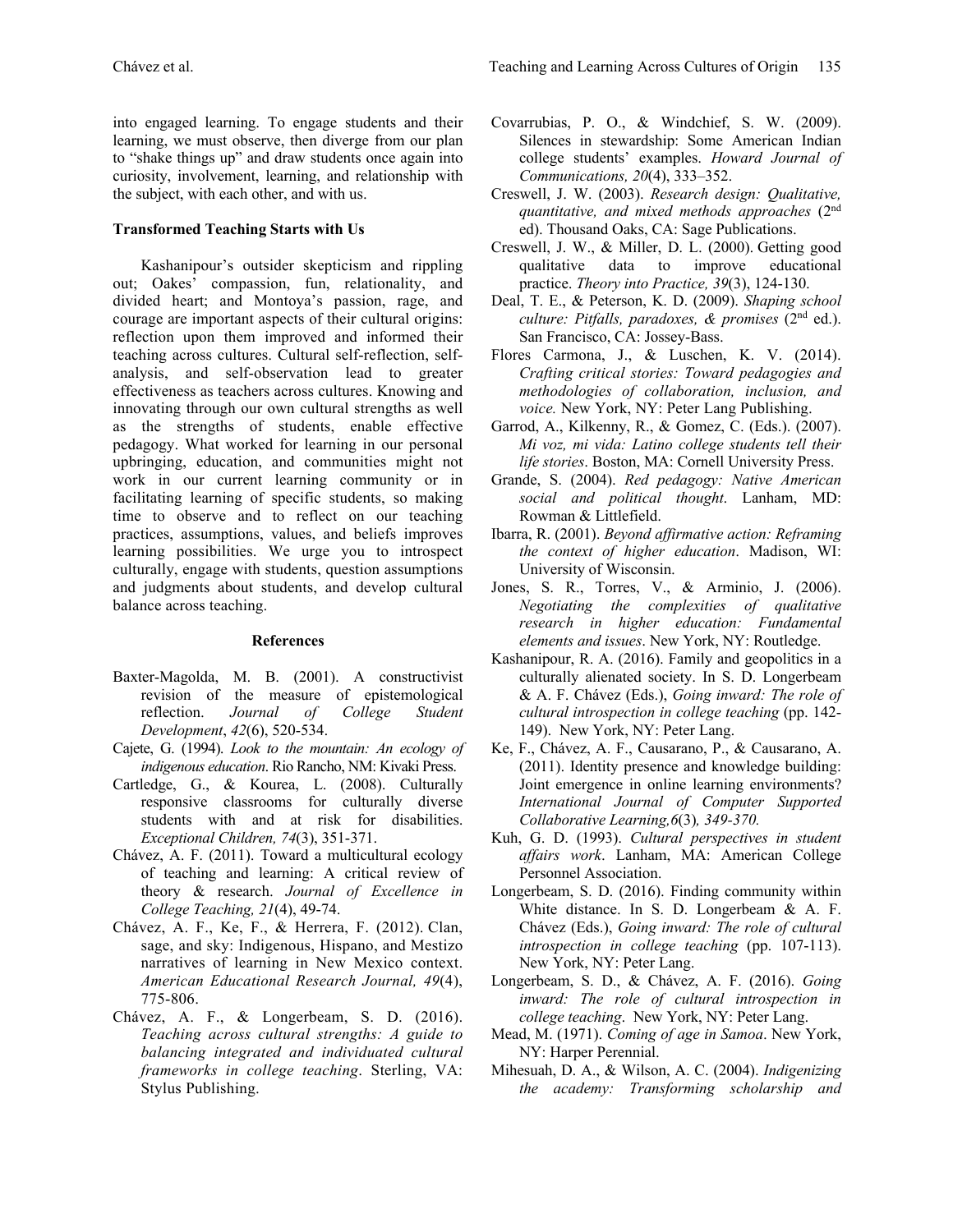*empowering communities*. Lincoln, NE: University of Nebraska Press.

- Montoya, C. N. (2018). *Providing tools for students*. Unpublished manuscript.
- Montoya, T. M. (2016). Rage, courage, encourage. Citizenship in the classroom. In S. D. Longerbeam & A. F. Chávez (Eds.), *Going inward: The role of cultural introspection in college teaching* (pp. 162- 169). New York, NY: Peter Lang.
- Oakes, L. (2016). A mixed-up history, a divided heart. In S. D. Longerbeam & A. F. Chávez (Eds.), *Going inward: The role of cultural introspection in college teaching* (pp. 85-89). New York, NY: Peter Lang.
- Olson, J. (2004). *The abolition of White democracy*. Minneapolis, MN: University of Minnesota Press.
- Rendón, L. I. (2009). *Sentipensante pedagogy: Education for wholeness, social justice and liberation*. Sterling, VA: Stylus.
- Rosette, Z. J. (2018). *Conflicted child of conflicted people*. Unpublished manuscript.
- Shim, J. M. (2018). Inquiry into (in) ability to navigate dissidence in teacher education: What it tells us about internalized racism. *International Journal of Teaching and Learning in Higher Education*, *30*(1), 127-135.
- Tisdell, E. J. (2003). *Exploring spirituality and culture in adult and higher education*. San Francisco, CA: Jossey-Bass.
- Tomaselli, K. D., Dyll, L., & Francis, M. (2008). "Self" and "other": Auto-reflexive and Indigenous Ethnography. In N. K. Denzin, Y. S. Lincoln, & L. Tuhiwai Smith (Eds.), *Critical and Indigenous Methodologies* (pp. 347-372*)*. Thousand Oaks, CA: Sage Publications.
- Toyosaki, S. (2014). Pedagogical love as critical labor: Relational pedagogy of Whiteness. *Qualitative Communication Research, 2*(4), 411-433.
- Wilson, S. (2008). *Research is ceremony: Indigenous research methods*. Winnipeg, Canada: Fernwood Publishing.

ALICIA FEDELINA CHÁVEZ, Ph.D. (Apache & Spanish American) is an Associate Professor in Educational Leadership at the University of New Mexico and has served as a Senior Diversity officer, Dean of Students, and Campus Executive Director. Her scholarship centers on cultural frameworks of collegiate teaching and leadership. Publications include five books, including *Teaching across Cultural Strengths* and *Going Inward: The Role of Culture in Teaching and Learning*, as well as journal articles such as "Clan, Sage, and Sky: Indigenous, Hispano, and Mestizo Narratives of Learning in New Mexico Context"; "Islands of Empowerment: Facilitating Multicultural Learning Communities"; and "Toward an Ecology of Multicultural Teaching and Learning."

SUSAN DIANA LONGERBEAM*,* Ph.D. (Danish, Swedish, German, French, English, and Irish) is Associate Professor in Counseling and Human Development at the University of Louisville. Her scholarship focuses on culture, campus climate and student success in higher education. Recent publications include two books on culture and college teaching, *Teaching Across Cultural Strengths* and *Going Inward: The Role of Cultural Introspection in College Teaching.* Articles include "Challenge and Support for the 21st Century", "'We Cannot Reach Them': Chinese Undergraduate Student Perceptions of the U.S. Campus Climate", and "Putting Old Tensions to Rest: Integrating Multicultural Education and Global Learning to Advance Student Development."

CATHERINE NAKAI MONTOYA (Diné) is a Student Programs Specialist in Native American Studies and a doctoral student in the Native American Leadership in Education Cohort in Educational Leadership at the University of New Mexico. She received her Bachelor of Arts in Native American Studies from Dartmouth and a Master of Public Administration from UNM. She has worked in higher education since 2004, first at the University of Notre Dame and then UNM since 2007. Her professional work in higher education is mainly in student services, including financial aid and scholarships, Native student programming, and academic advising.

PATRICK C. LEWIS-JOSE (Tohono O'odham and Akimel O'odham) is an elementary teacher and doctoral student in the Native American Leadership in Education (NALE) cohort in Educational Leadership at the University of New Mexico. He received his B.A. in Comparative Studies in Race and Ethnicity at Stanford University. He also received an M.A. in Education at the Stanford University College of Education. He received an M.A. in Educational Leadership from UNM with administrative licensure. He has been an educator for 13 years, and his academic interests include serving American Indian communities by developing strong education systems based on Indigenous language, culture, and knowledge.

HAEYALYN R. MUNIZ (Jicarilla Apache) is a second-year doctoral student in Educational Leadership at the University of New Mexico (UNM) and currently works as an Education Specialist with the Jicarilla Apache Department of Education. Her areas of focus are early childhood education, college and career readiness, and higher education for Indigenous students.